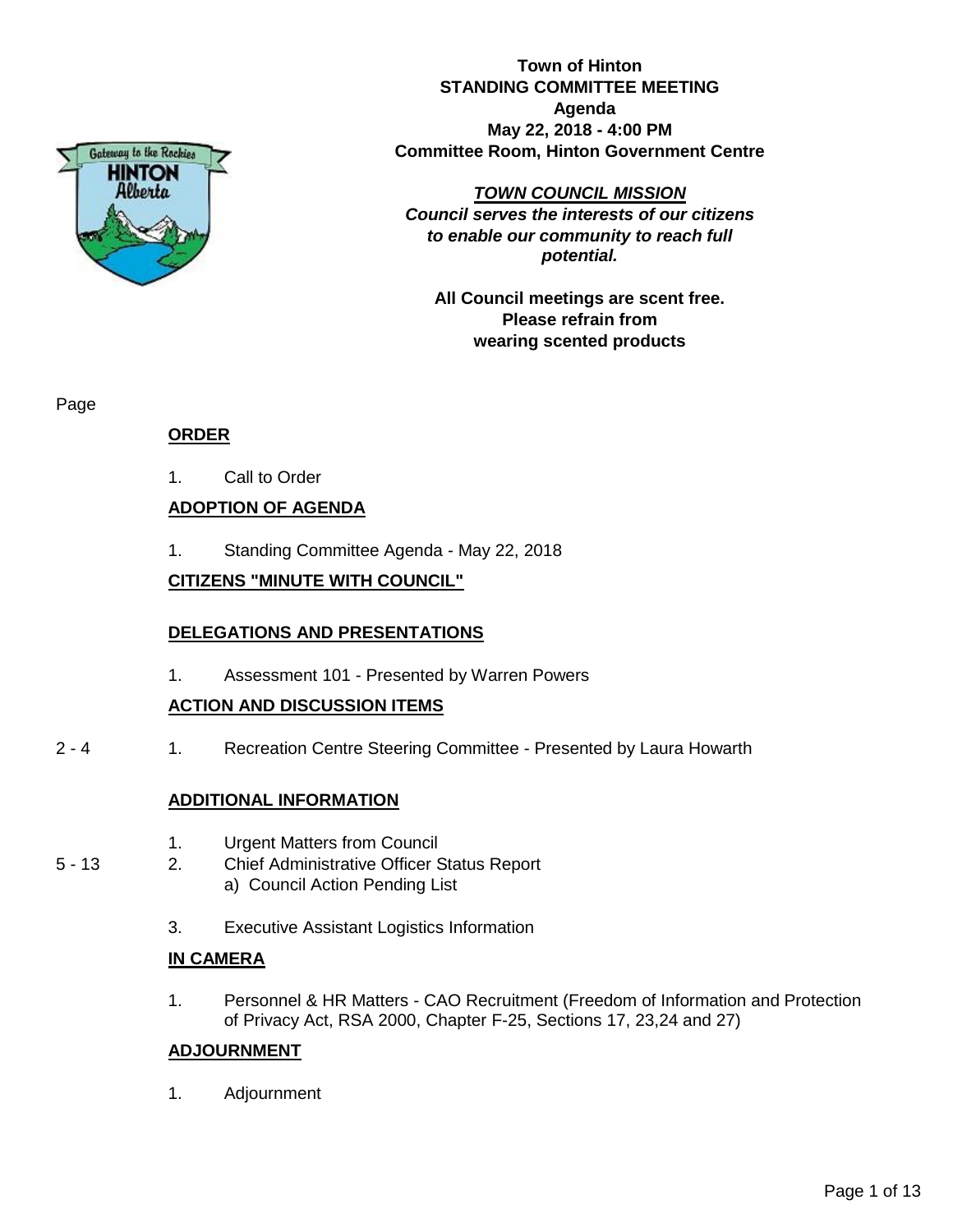

## **TOWN OF HINTON DIRECTION REQUEST**

**DATE**: May 17, 2018

**TO: STANDING COMMITTEE MEETING OF MAY 22, 2018 FROM:** Laura Howarth, Director of Community Services **APPROVED BY:** Denise Parent, Interim Chief Administrative Officer **RE**: **Recreation Centre Steering Committee**

### **Purpose**

This item is before Council to:

- 1. seek direction related to the expectations and parameters of the Terms of Reference for the Recreation Centre Steering Committee (RCSC) before Administration prepares a draft;
- 2. affirm the process for appointing public members to the RCSC; and
- 3. receive anticipated timelines for the start-up of the RCSC.

#### **Issue**

At the April 17, 2018 Regular Meeting of Council, Administration was directed to *develop a membership model and terms of reference to establish a Steering Committee to lead the Implementation Tasks 1-11* for the purpose of advancing the Recreation Centre Iteration 3 Project. To move this forward in a timely manner, Administration is proactively seeking direction on any early expectations Council may have regarding the terms of reference and the selection process, as well as provide a forecast timeline for establishing the RCSC.

#### **Administration Comments on Situation / Options**

#### **1. Terms of Reference**

The purpose of the RCSC is to make recommendations to Council and provide direction to Administration and the Town's consultants and contractors retained to undertake the work.

- a. Define a proposed date that the Implementation Plan will be completed and presented to Council;
- b. Provide advice and feedback on scope, schedule, cost and quality concerns;
- c. Facilitate project approvals at key milestones;
- d. Create and monitor sub-committees;
- e. Ensure a financial model for operating the proposed facility aligns with and identifies the impacts on the operating financial objectives for the project;
- f. Facilitate communications between major internal and external stakeholders and oversee the communications plan;
- g. Ensure issues are resolved and direction is provided concerning stakeholders and user group decisions during all phases; and
- h. Lead in the delivery of the following Implementation Plan Tasks 2-11 as presented at the April 10, 2018 Standing Committee Meeting: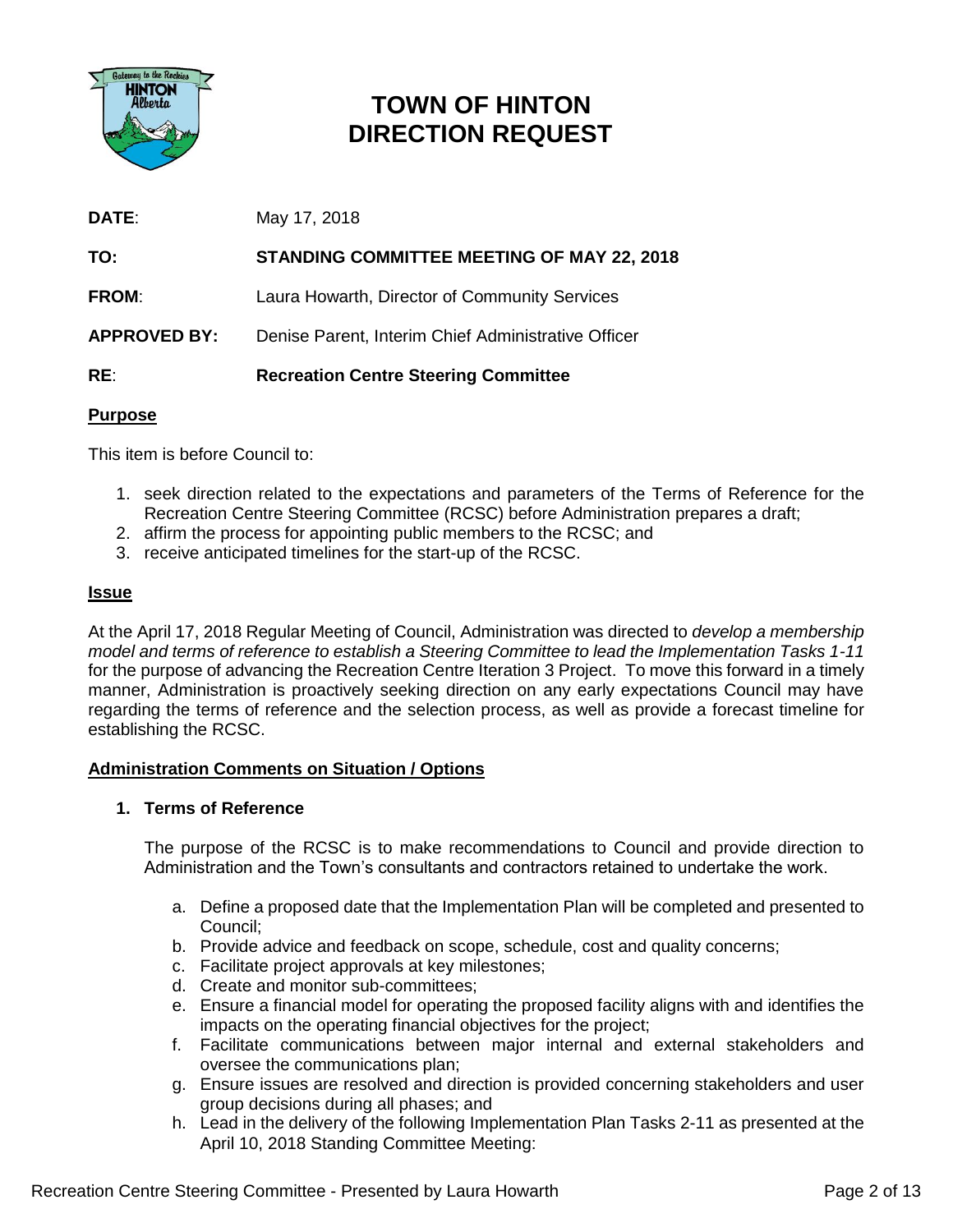- i. Confirm Program
- ii. Public Engagement
- iii. Develop a Funding Plan
- iv. Confirm Facility Operating Model & Management Structure
- v. Develop Procurement & Design / Construction Delivery Plan
- vi. Determine Sustainability Goals / Policies
- vii. Prepare Building & Site Concept Design
- viii. Develop Preliminary Infrastructure Servicing Plan
- ix. Develop Class D Estimate
- x. Develop Design & Construction Schedule

#### **2. Membership Appointment Process**

There are two feasible processes for public member appointment to the RCSC:

- a. Council appointment following the process for Council-Appointed Boards and Committees; or
- b. Administration recruitment and appointment

As presented at the April 10, 2018 Standing Committee Meeting, the RCSC membership should consist of Administration and the supporting consultants. This may include, but is not limited to (participating in all or some of the tasks) a combination of the following:

| Primary Role / Membership                                                                                                                  | <b>Supporting Role</b>                                                                                                                                                                                                         |
|--------------------------------------------------------------------------------------------------------------------------------------------|--------------------------------------------------------------------------------------------------------------------------------------------------------------------------------------------------------------------------------|
| Director of Community Services (Project Director)<br>Recreation Leadership (Aquatics and General)<br>Facilities and Maintenance Leadership | Chief Administrative Officer (ex-officio)<br><b>Director of Corporate Services</b><br>Director of Planning and Development<br>Communications & Strategic Advisor<br><b>Town's Consultants</b><br><b>Administrative Support</b> |

The RCSC should also consist of general community members, user groups and any other individuals with interest and/or expertise:

- Residents at large (who use / don't use the facility)
- Stakeholder / current user group representatives
- Skilled representatives (such as fundraising expertise)

There may also be direct Council representation on the RCSC:

- Mayor; or
- Mayor and Councillor(s); or
- Councillor(s)

And finally, in consideration of the anticipated significant impact and opportunity for the Yellowhead County Council and residents, that one representative be appointed from:

• Yellowhead County Council, Administration, or citizen member as determined by Yellowhead County.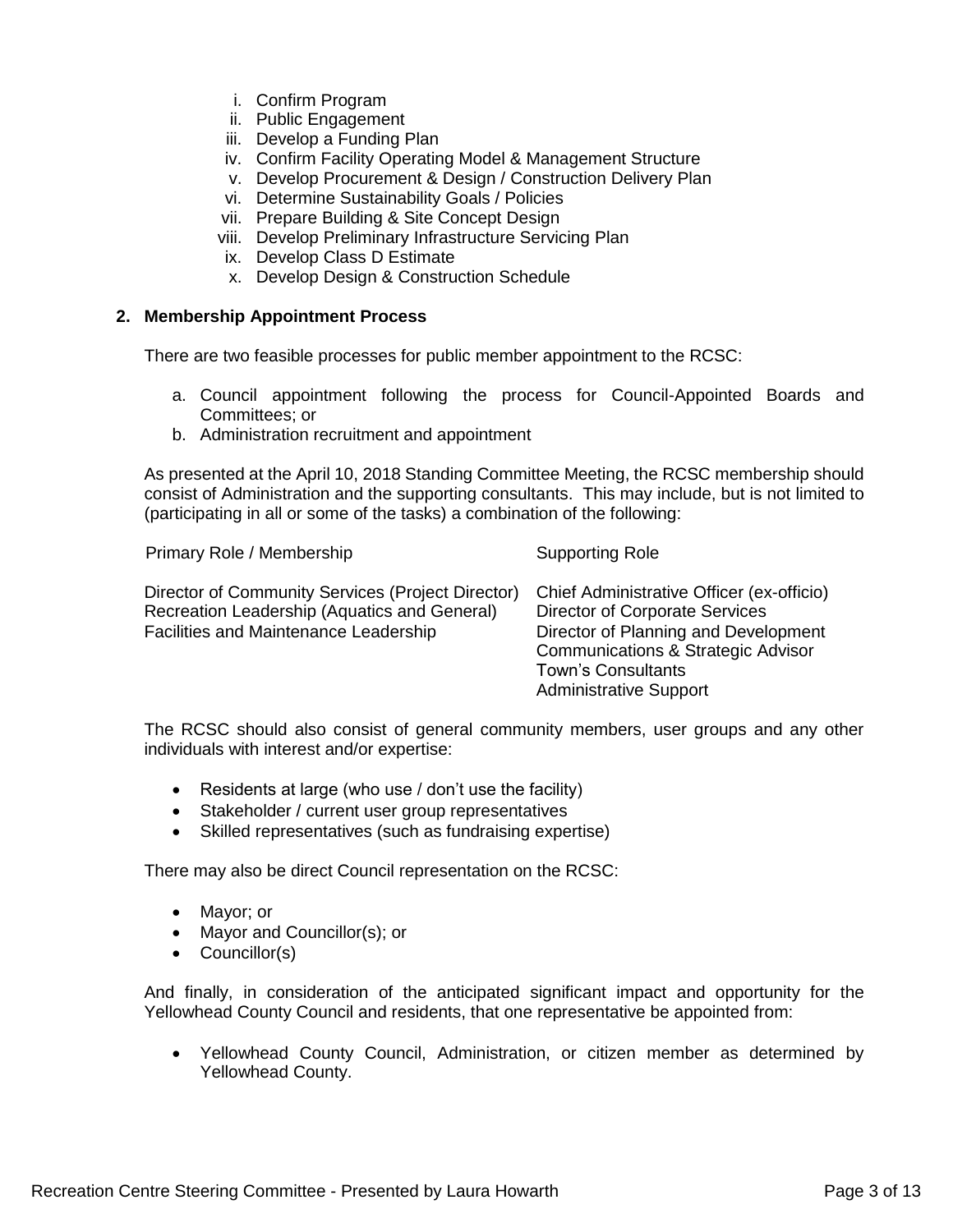### **3. Tentative RCSC Start-Up Timelines**

| <b>Jun 26</b>   | DRAFT Terms of Reference to Standing Committee for direction    |
|-----------------|-----------------------------------------------------------------|
| <b>Jul 17</b>   | PROPOSED Terms of Reference to Council for decision             |
| Jul 18 – Aug 15 | Recruitment call for citizen interest / applications            |
| Aug 21          | Standing Committee review of applications (in camera)           |
| Aug 28          | Council appointment of public (and any Council) representatives |
| Aug 29 – Oct 14 | Steering Committee Members review their Background Binders      |
| Week of Oct 15  | First Committee Meeting (Orientation & Review Summary)          |

#### **Administration's Conclusion / Proposed Direction**

- 1. That Council state any expectations / parameters for inclusion into (and to help frame) the draft Terms of Reference that Administration has been directed to develop.
- 2. That the same process used for selecting public members for Council-Appointed Boards and Committees be applied to the Recreation Centre Steering Committee.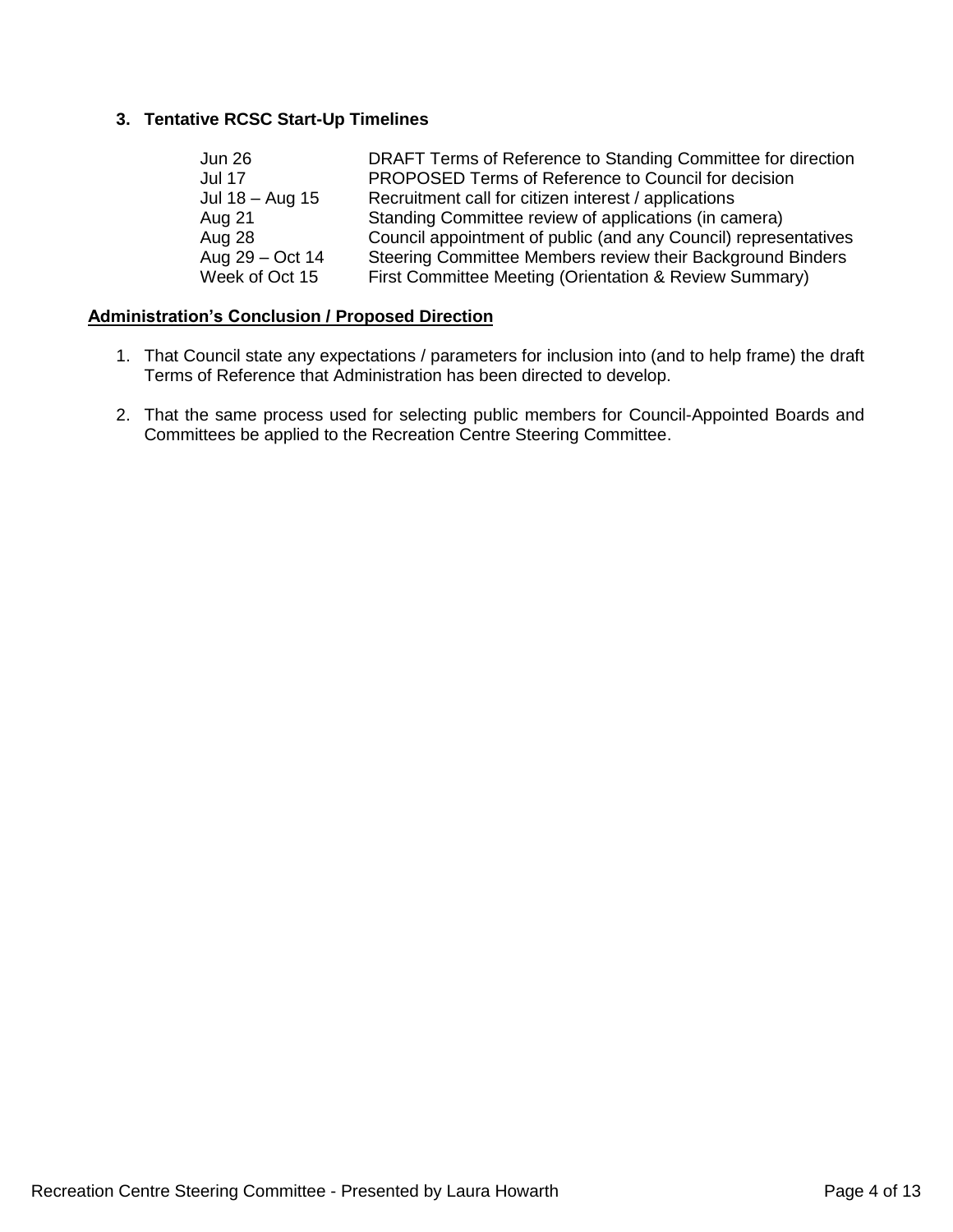# **COUNCIL ACTION PENDING<br>Foot May 18, 2018<br>(Sorted by Due Date)**

|                                                                                    | <b>COUNCIL ACTION PENDING</b> |                                                                                                                                                                                                                                                 |                             |                 |               |                                                                                                                                                                                                                                                                                                                                                                                                                                                                        |  |  |
|------------------------------------------------------------------------------------|-------------------------------|-------------------------------------------------------------------------------------------------------------------------------------------------------------------------------------------------------------------------------------------------|-----------------------------|-----------------|---------------|------------------------------------------------------------------------------------------------------------------------------------------------------------------------------------------------------------------------------------------------------------------------------------------------------------------------------------------------------------------------------------------------------------------------------------------------------------------------|--|--|
| <i>i</i> s of May 18, 2018                                                         |                               |                                                                                                                                                                                                                                                 |                             |                 |               |                                                                                                                                                                                                                                                                                                                                                                                                                                                                        |  |  |
| Sorted by Due Date)                                                                |                               |                                                                                                                                                                                                                                                 |                             |                 |               |                                                                                                                                                                                                                                                                                                                                                                                                                                                                        |  |  |
| <b>Meeting</b><br>$\Xi$ Date                                                       | <b>Item</b><br><b>Number</b>  | <b>Action Required</b>                                                                                                                                                                                                                          | <b>Staff</b><br>Responsible | <b>Due Date</b> | <b>Status</b> | <b>Additional Comments</b>                                                                                                                                                                                                                                                                                                                                                                                                                                             |  |  |
| <b>ئ</b> ة May<br>2017<br>る<br>の                                                   | MD -<br>1404                  | The Mobile Home Sites Tenancy Act be added to Denise<br>a Standing Committee meeting.                                                                                                                                                           | Parent                      | 31 May<br>2018  | In Progress   | Delayed until Mayor can schedule a<br>meeting with the Minister. Mar. 23/18 Next<br>steps to review with Council to provide<br>background information and current status.<br>May 18/18: The Mobile Home Sites<br>Tenancy was sent to Council. Please refer<br>to MD-1562 for further updates to this item.                                                                                                                                                             |  |  |
| officer Stagssteport a)<br>Officer Stagssteport a)<br>May<br><b>Council Action</b> | MD -<br>1405                  | Bring Options #3 and #4 of the Commercial<br>Waste Collection with Option #5 added which<br>would be to exit the commercial garbage<br>business and provide a full cost recovery model<br>to the September 12/17 Standing Committee<br>meeting. | Dale<br>Woloszyn            | 28 Sep<br>2018  | In Progress   | Costing is being fine-tuned. Consultation<br>with businesses will be scheduled.<br>Direction Report is rescheduled from Sept<br>12 Standing to Sept 26 Regular to<br>accommodate consultation availability.<br>UPDATE: postponed until new Council with<br>the approval of Mayor Mackin. UPDATE<br>Jan. 26/18: Report delayed until the Landfill<br>Authority approves its mandate on how it<br>wants to move forward in waste reduction<br>and separating (organics). |  |  |
| Mana<br>2017<br>Fig<br>Fig                                                         | MD -<br>1420                  | That the stop sign program remain suspended<br>and the initiation of the red light program remain<br>on hold until Council can discuss the programs<br>with the ATE Oversight Committee in November.                                            | Denise<br>Parent            | 31 May<br>2018  | In Progress   | ATE Policy PS-2600 approved April 17,<br>2018. Due date moved from March 30/18.<br>Stop sign and red light program remains<br>suspended until presentation of data to<br>Council from RCMP, Bylaw and ATE. This<br>is expected to be compiled by mid may<br>with presentation on June 19.                                                                                                                                                                              |  |  |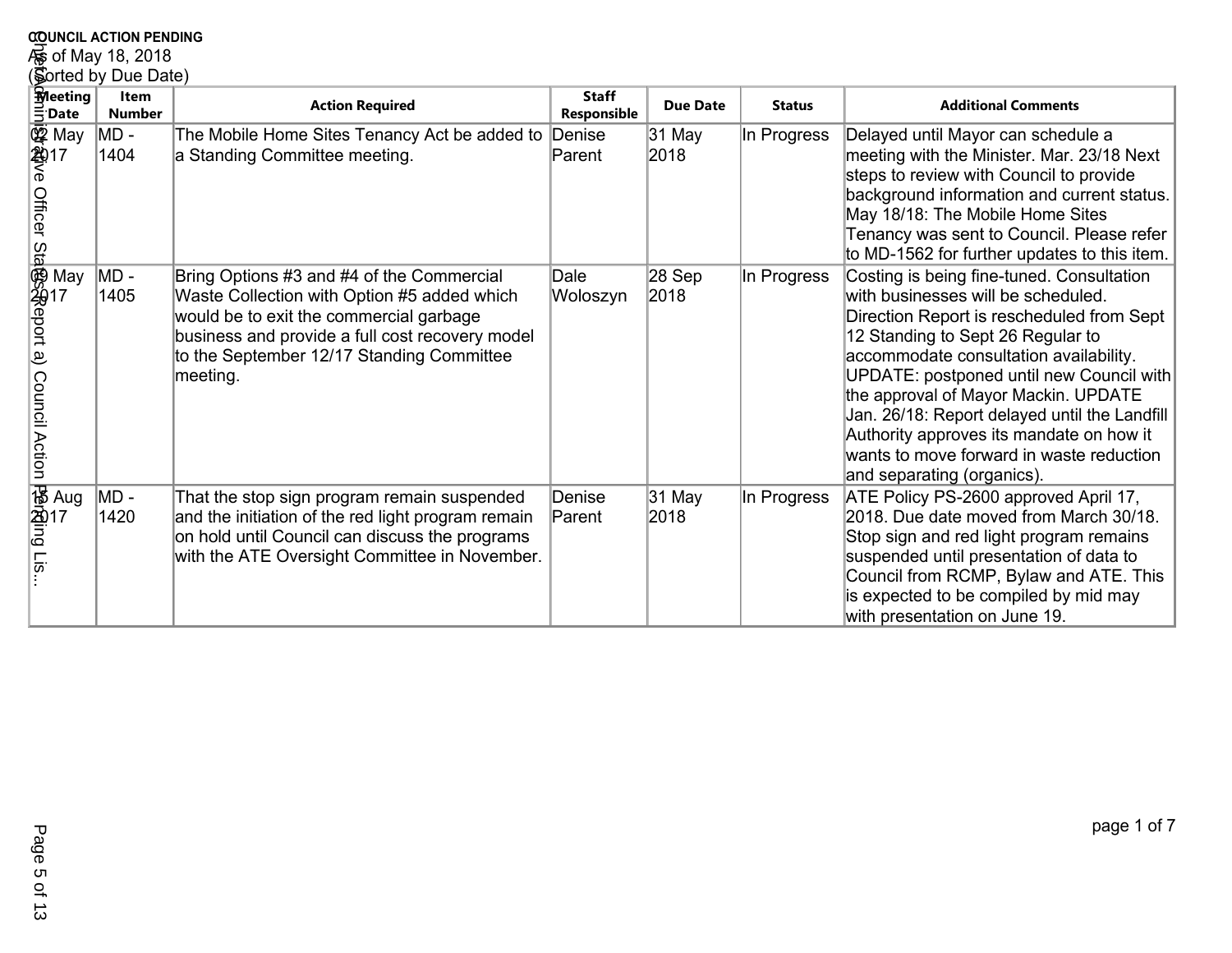## **c<u>o</u>unci∟ acтion PEnbing**<br>கூ of May 17, 2018<br>(Sorted by Due Date)

| <b>COUNCIL ACTION PENDING</b>                                   |                              |                                                                                                                                                                                                                                                                                                                                                                                                                                                                                                                                                               |                             |                   |               |                                                                                                                                                                                                                          |  |  |
|-----------------------------------------------------------------|------------------------------|---------------------------------------------------------------------------------------------------------------------------------------------------------------------------------------------------------------------------------------------------------------------------------------------------------------------------------------------------------------------------------------------------------------------------------------------------------------------------------------------------------------------------------------------------------------|-----------------------------|-------------------|---------------|--------------------------------------------------------------------------------------------------------------------------------------------------------------------------------------------------------------------------|--|--|
| و of May 17, 2018                                               |                              |                                                                                                                                                                                                                                                                                                                                                                                                                                                                                                                                                               |                             |                   |               |                                                                                                                                                                                                                          |  |  |
| Sorted by Due Date)                                             |                              |                                                                                                                                                                                                                                                                                                                                                                                                                                                                                                                                                               |                             |                   |               |                                                                                                                                                                                                                          |  |  |
| <b>Reeting</b><br>$\bar{5}$ Date                                | <b>Item</b><br><b>Number</b> | <b>Action Required</b>                                                                                                                                                                                                                                                                                                                                                                                                                                                                                                                                        | <b>Staff</b><br>Responsible | <b>Due Date</b>   | <b>Status</b> | <b>Additional Comments</b>                                                                                                                                                                                               |  |  |
| 母親e Officer Status<br>S<br>金像                                   | MD -<br>1523                 | Direct Administration to proceed with Location 3<br>and the recommended next steps 1 to 4 as<br>identified in the Water Treatment Plant Feasibility<br>Study ("Study") prepared by ISL Engineering and<br>Land Services dated March, 2018.<br>That the Request for Decision titled, "Town of<br>Hinton - Water Treatment Plant Future Water<br>Treatment Plant Feasibility Study" and<br>attachments, remain private pursuant to Sections<br>16, 21, 23, 24 and 25 of the Freedom of<br>Information and Protection of Privacy Act, RSA<br>2000, Chapter F-25. | Wendy<br>Jones              | 30 Sep<br>2018    | In Progress   |                                                                                                                                                                                                                          |  |  |
| baport a) Cp\$P@l Action Peh啟t<br>Report a) Cp\$P@l Action Peh\ | MD -<br>1529                 | Administration to pursue hosting a Western<br>Provinces Hockey Association (WPHA) Junior A<br>Hockey team in Hinton starting in the 2018/2019<br>season.                                                                                                                                                                                                                                                                                                                                                                                                      | Laura<br>Howarth            | 15 May<br>2018    | In Progress   | Negotiations are underway. Updates will be<br>provided to Council as progress is made,<br>with a target Request for Decision<br>tentatively scheduled at May 15, 2018<br>Regular Council. May 18/18: Delayed to<br>June. |  |  |
| වි18                                                            | MD -<br>1532                 | Brief Council on our contractual obligations and<br>opportunities with Global Traffic Group.                                                                                                                                                                                                                                                                                                                                                                                                                                                                  | Denise<br>Parent            | $ 30S$ ep<br>2018 | In Progress   | Contract sent to Councillors for review May<br>11th. Contract ends December 31/19.                                                                                                                                       |  |  |
| tra Apr<br>2018                                                 | MD -<br>1535                 | Action 1 of 3: Administration to advance the proposed Laura<br>Hinton Recreation Centre Iteration 3<br>with a cost estimate of \$28,500,000 to<br>\$35,000,000 by:<br>1. Advance the Hinton Recreation Centre<br>Implementation Plan ("Implementation Plan")<br>dated March 2018 prepared by GEC to guide the<br>process in achieving detailed schematic design<br>drawings and specifications describing all<br>material components and systems in the project.                                                                                              | Howarth                     | 30 Sep<br>2019    | Pending       |                                                                                                                                                                                                                          |  |  |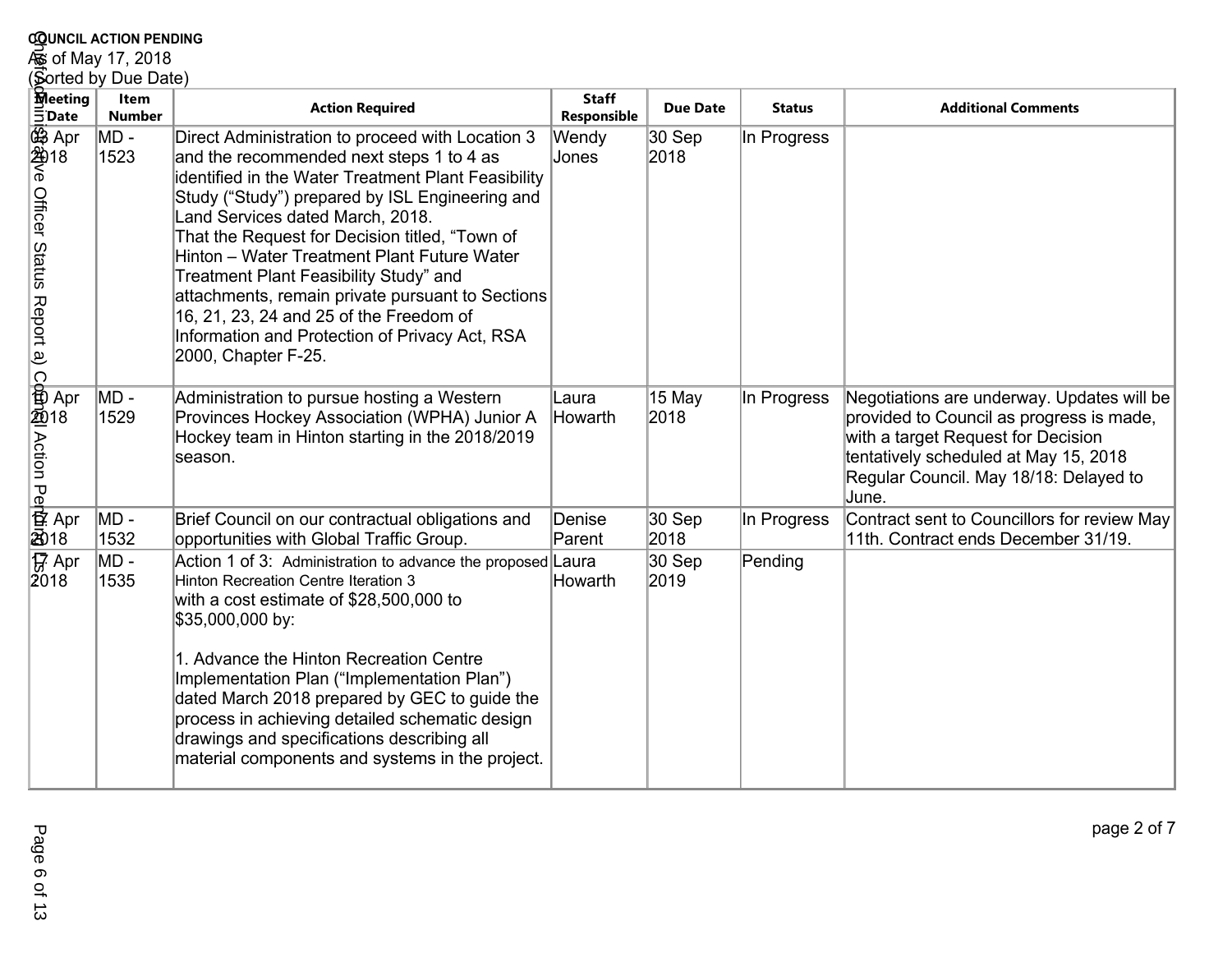# **COUNCIL ACTION PENDING<br>Æg of May 17, 2018<br>(Sorted by Due Date)**

|                                                                                                         | <b>COUNCIL ACTION PENDING</b> |                                                                                                                                                                                                                                                                                                                                                                                                                                                    |                                    |                     |               |                                                                                                                                                                                                                     |  |  |  |
|---------------------------------------------------------------------------------------------------------|-------------------------------|----------------------------------------------------------------------------------------------------------------------------------------------------------------------------------------------------------------------------------------------------------------------------------------------------------------------------------------------------------------------------------------------------------------------------------------------------|------------------------------------|---------------------|---------------|---------------------------------------------------------------------------------------------------------------------------------------------------------------------------------------------------------------------|--|--|--|
| و of May 17, 2018                                                                                       |                               |                                                                                                                                                                                                                                                                                                                                                                                                                                                    |                                    |                     |               |                                                                                                                                                                                                                     |  |  |  |
|                                                                                                         | (Sorted by Due Date)          |                                                                                                                                                                                                                                                                                                                                                                                                                                                    |                                    |                     |               |                                                                                                                                                                                                                     |  |  |  |
| <b>Meeting</b><br>$\bar{5}$ Date                                                                        | <b>Item</b><br><b>Number</b>  | <b>Action Required</b>                                                                                                                                                                                                                                                                                                                                                                                                                             | <b>Staff</b><br><b>Responsible</b> | <b>Due Date</b>     | <b>Status</b> | <b>Additional Comments</b>                                                                                                                                                                                          |  |  |  |
| 普<br>4<br>2<br>6<br>6<br>6                                                                              | $MD -$<br>1536                | Action 2 of 3: Administration to advance the proposed Laura<br>Hinton Recreation Centre Iteration 3<br>with a cost estimate of \$28,500,000 to \$35,000,000 by:<br>Develop the membership model and terms of<br>12.<br>reference to establish a Steering Committee to lead<br>Implementation Plan Tasks 1 to 11.<br>the                                                                                                                            | Howarth                            | 31 Jul 2018 Pending |               |                                                                                                                                                                                                                     |  |  |  |
| Officer Statu 약(Sport a) Council Action Pen예퍼(SH)<br>Officer Statu 약(Sport a) Council Action Pen예퍼(SH)s | MD -<br>1537                  | Action Item 3 of 3: Administration to advance the<br>proposed Hinton Recreation Centre Iteration 3<br>with a cost estimate of \$28,500,000 to<br>\$35,000,000 by:<br>3. Approves a not-to-exceed \$200,000 capital<br>budget expense to facilitate the Steering<br>Committee and Administration to utilize GEC<br>Consulting services or other consulting services<br>as needed to support delivering final<br>recommendations to Council in 2019. | Laura<br>Howarth                   | 30 Sep<br>2019      | Pending       |                                                                                                                                                                                                                     |  |  |  |
|                                                                                                         | MD -<br>1539                  | Bring back the Hinton Centre policy #100 to a<br>Standing Committee meeting to discuss possibly<br>expanding the program.                                                                                                                                                                                                                                                                                                                          | Carla Fox                          | 30 Jun<br>2018      | Pending       | Policy #100 needs to be reviewed in<br>conjunction with Bylaw #1104, Planning<br>and Development Fees and Charges, and<br>Policy #082, Recreation and Parks User<br>fees as well as any other related<br>documents. |  |  |  |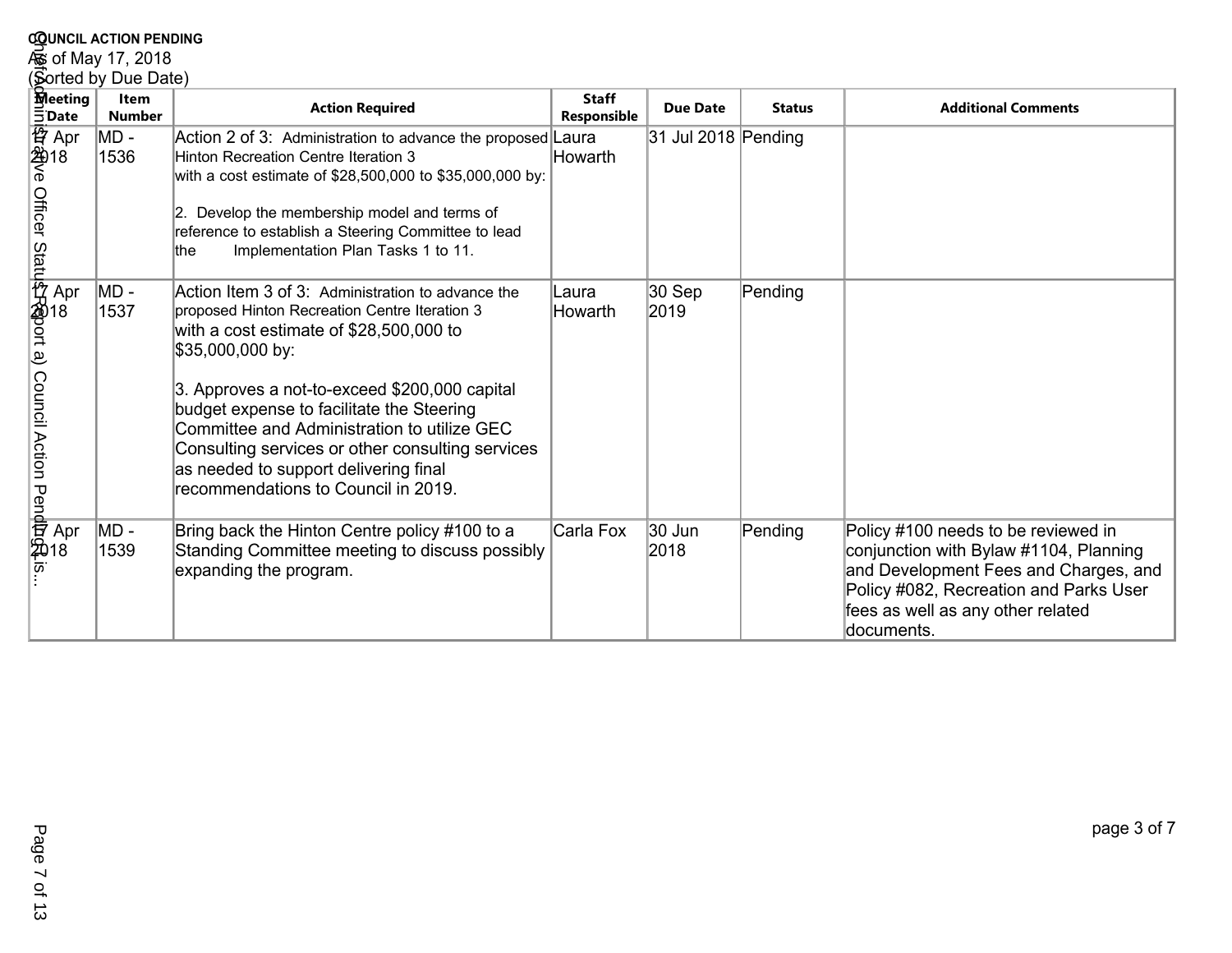|                                                                                                                           | <b>COUNCIL ACTION PENDING</b>         |                                                                                                                                                                                                                                                                                                                                                                                                                                                                                                                                                                                                                                                                                                                                                                                                                                                                                     |                                                 |                 |               |                                                                                 |  |  |  |
|---------------------------------------------------------------------------------------------------------------------------|---------------------------------------|-------------------------------------------------------------------------------------------------------------------------------------------------------------------------------------------------------------------------------------------------------------------------------------------------------------------------------------------------------------------------------------------------------------------------------------------------------------------------------------------------------------------------------------------------------------------------------------------------------------------------------------------------------------------------------------------------------------------------------------------------------------------------------------------------------------------------------------------------------------------------------------|-------------------------------------------------|-----------------|---------------|---------------------------------------------------------------------------------|--|--|--|
|                                                                                                                           | ⁄ெக் of May 17, 2018                  |                                                                                                                                                                                                                                                                                                                                                                                                                                                                                                                                                                                                                                                                                                                                                                                                                                                                                     |                                                 |                 |               |                                                                                 |  |  |  |
|                                                                                                                           | (Sorted by Due Date)                  |                                                                                                                                                                                                                                                                                                                                                                                                                                                                                                                                                                                                                                                                                                                                                                                                                                                                                     |                                                 |                 |               |                                                                                 |  |  |  |
|                                                                                                                           |                                       | <b>Action Required</b>                                                                                                                                                                                                                                                                                                                                                                                                                                                                                                                                                                                                                                                                                                                                                                                                                                                              |                                                 | <b>Due Date</b> | <b>Status</b> | <b>Additional Comments</b>                                                      |  |  |  |
| <b>Reeting</b><br>$\exists$ Date<br>変<br>244<br>(合)<br>6<br><b>Officer Status</b><br>Report a) Council Action Pending Lis | Item<br><b>Number</b><br>MD -<br>1541 | The following motions were made regarding the<br>Draft Animal Control Bylaw:<br>1) that section 3.3 be removed.<br>$ 2)$ add the wording "up to" in Section 3.2 in line 4<br>after "Exhibitor to keep".<br>3) add a section in Schedule "C" for consent of<br>Adjacent Property Owners containing Name,<br>Address, Phone Number, and Signature.<br>4) the words bird, reptile, and amphibian are<br>dropped from Section 52.2.<br>5) the wording in subsections 4.4.1, 4.4.2, and<br>4.4.3 be changed to match the wording from<br>Schedule "C".<br>6) the wording in subsection 5.1.4 c) be changed from<br>"three (3) months" to "four (4) months" pending<br>Provincial compliance.<br>7) sections 5.0 and 6.0 Licensing Requirements<br>be merged into a single section pending<br>Provincial compliance.                                                                      | <b>Staff</b><br>Responsible<br>Denise<br>Parent | 30 May<br>2018  | In Progress   | Draft to be reviewed May 22/18. Delayed<br>until June 2018 due to legal review. |  |  |  |
| Page<br>$\circ$<br>$\circ$                                                                                                |                                       | 8) that no more than one dangerous animal be<br>allowed per dwelling within this bylaw.<br>9) that upon losing a license an owner of a<br>licensed animal shall request a new tag from the<br>Protective Services Department according to the<br>Fee set out in Schedule "A" of this Bylaw upon<br>the owner producing their Government issued ID.<br>10) that the wording in section 15.1 "in a Park or<br>portion of a park" be replaced with "in any area".<br>11) that off-leash definition include: all non-hard<br>surfaced trails within Town limits.<br>12) that in subsection 15.1.2 the term<br>"designate" be removed.<br>13) that dogs on leash are allowed on school<br>grounds, playgrounds and cemeteries.<br>14) that the owner of a dangerous animal shall<br>ensure that such dog does not enter or remain in<br>or on at any time a school ground, playground or |                                                 |                 |               |                                                                                 |  |  |  |

Page 8 of 13 $113$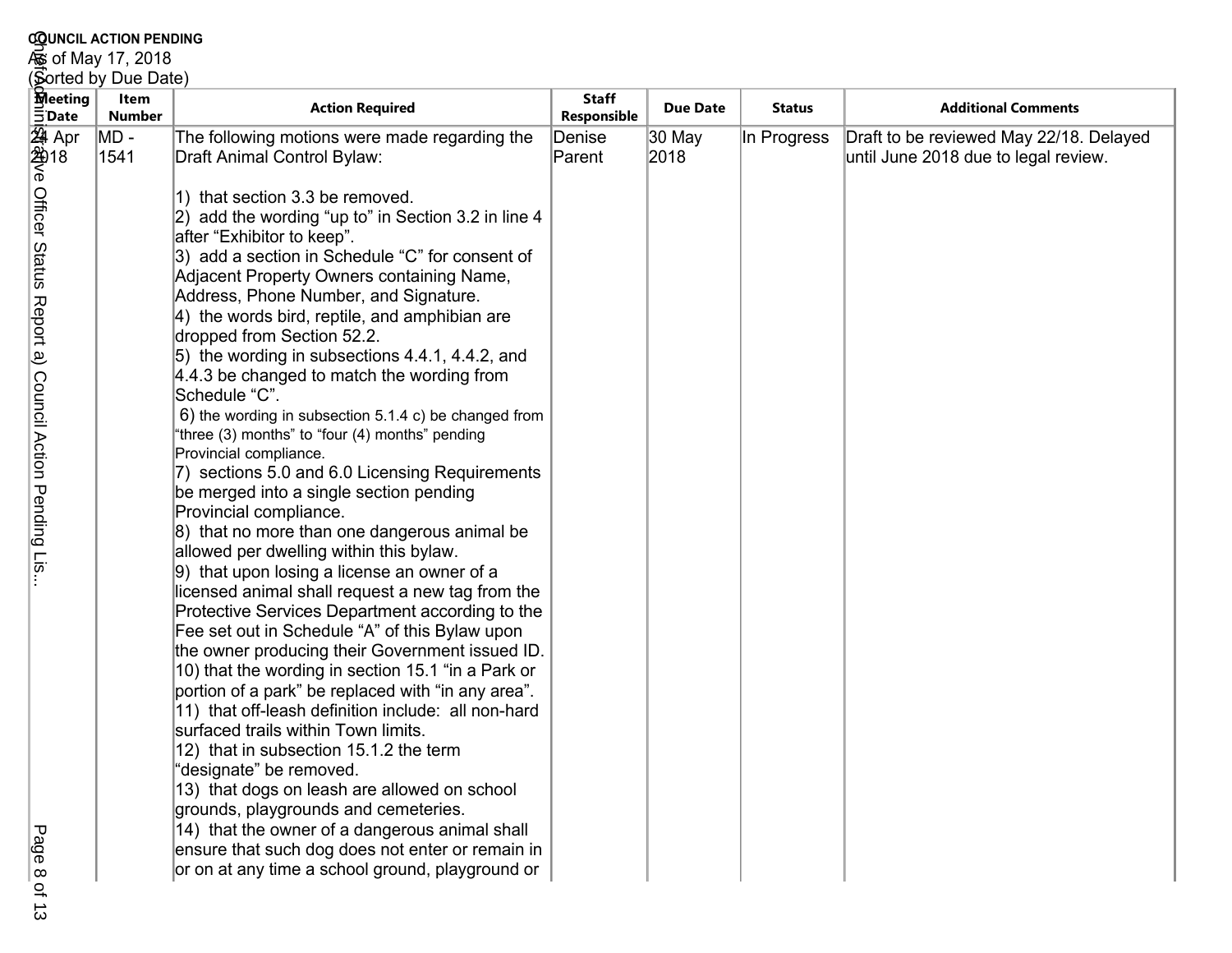|  | cemetery.<br>15) that Section 18 be removed.<br>16) that Section 19 be changed to reflect that the<br>animal's well-being is considered and that public<br>access will not be impeded.<br>17) that Section 32 ensure that no dangerous<br>animal shall be left unattended while tethered.<br>18) to postpone the Animal Control bylaw to the<br>next Standing Committee. |
|--|--------------------------------------------------------------------------------------------------------------------------------------------------------------------------------------------------------------------------------------------------------------------------------------------------------------------------------------------------------------------------|
|--|--------------------------------------------------------------------------------------------------------------------------------------------------------------------------------------------------------------------------------------------------------------------------------------------------------------------------------------------------------------------------|

page 4 of 7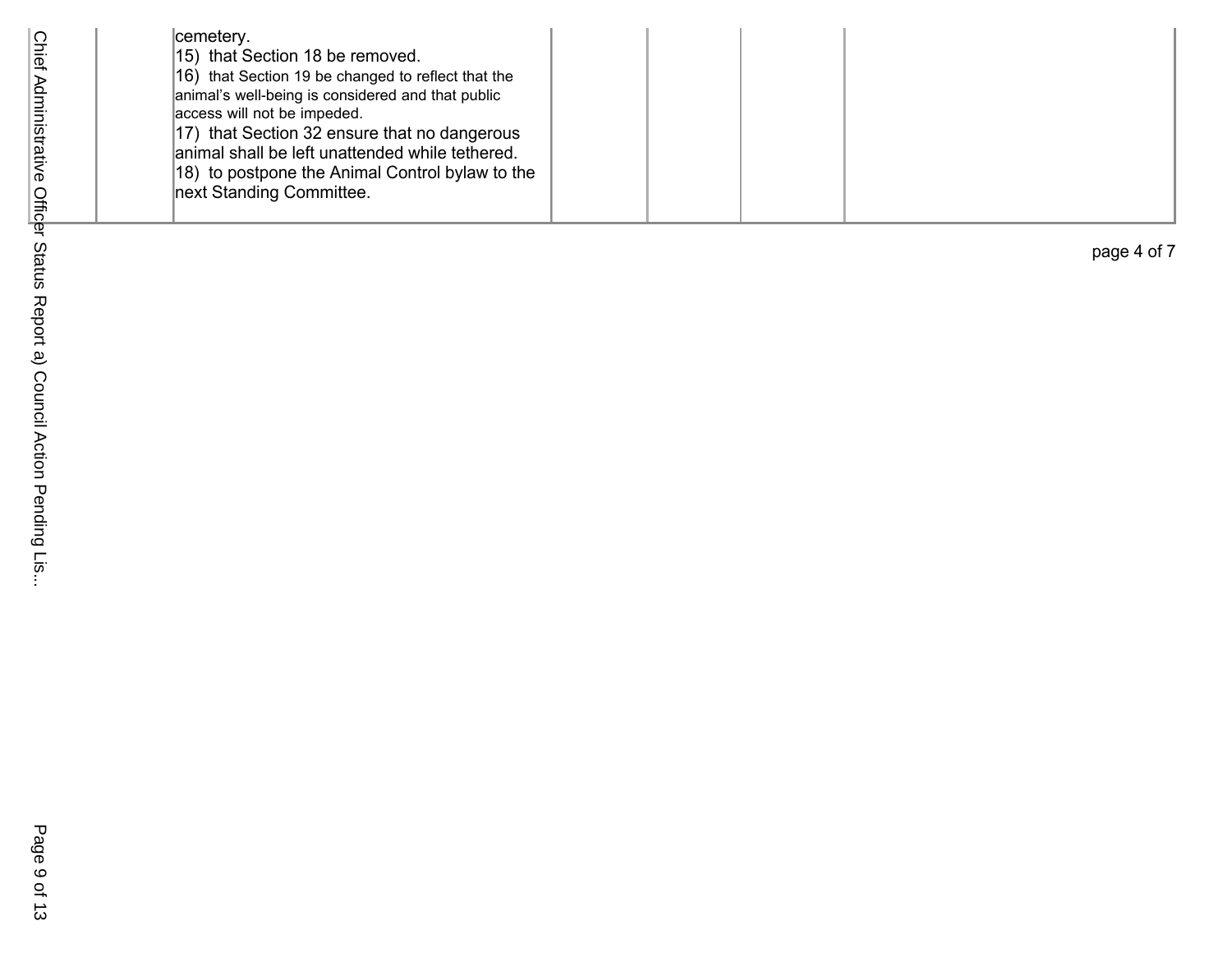#### **COUNCIL ACTION PENDING**

As of May 17, 2018

#### GotGick Aministes Adve Officer Status Report a) Council Action Pending Lis... (Sorted by Due Date)**Meeting Item Action Required Responsible**<br> **Action Required Responsible Due Date Status Additional Comments Date Number** $MD -$ 22 May MD - The following directions were made for changes<br>1546 to the Animal Control Bylaw #1122: In Progress Draft with changes to be reviewed May 08 May Denise Parent 2018 22/18. Delayed until June 2018 due to legal 2018review. Officer Status Report a) Council Action Pending Lis 1. that section 21.3 be removed and "roadway" included in the definitions section. 2) that Section 22.0 read "animal suspected of having rabies". 3) that Section 23.1.6 include "excessively". 4) that the word "excessively" be added before bark in Section 25.1. 5) in subsection 27.1.1 the word "people" be added prior to the term "Animals" and that the term "bark at" be removed. 6) the Livestock permit be included as a Schedule as part of this bylaw. 7) to strike "under the control of a person over the age of eighteen (18) years" in Section 32.1.1.8) that subsection 33.1.5 be changed to "Be contained within a backyard with a fence of no less than two (2) metres in height. 9) that the cost of the Dangerous Animals Sign be included within the schedules. 10) that section 34.2 be removed. 11) that section 37.2 be removed. 12) that section 46 Dangerous Animal Fines reflect the same escalation in fine amounts as all other animals. 13) to adjust the definition of "park" to reflect directions Council has had during the review. 14) that schedule A License Fees indicate a \$25 fee for initial registration of standard pets and a \$15 annual renewal fee. 15) that Schedule "G" reflect that the 'renter is responsible for the well being of any animal caught in a trap'.Page  $10$  of 16) That the above wording be added to Schedule G.17) that 15.1.1 of Schedule D be a minimum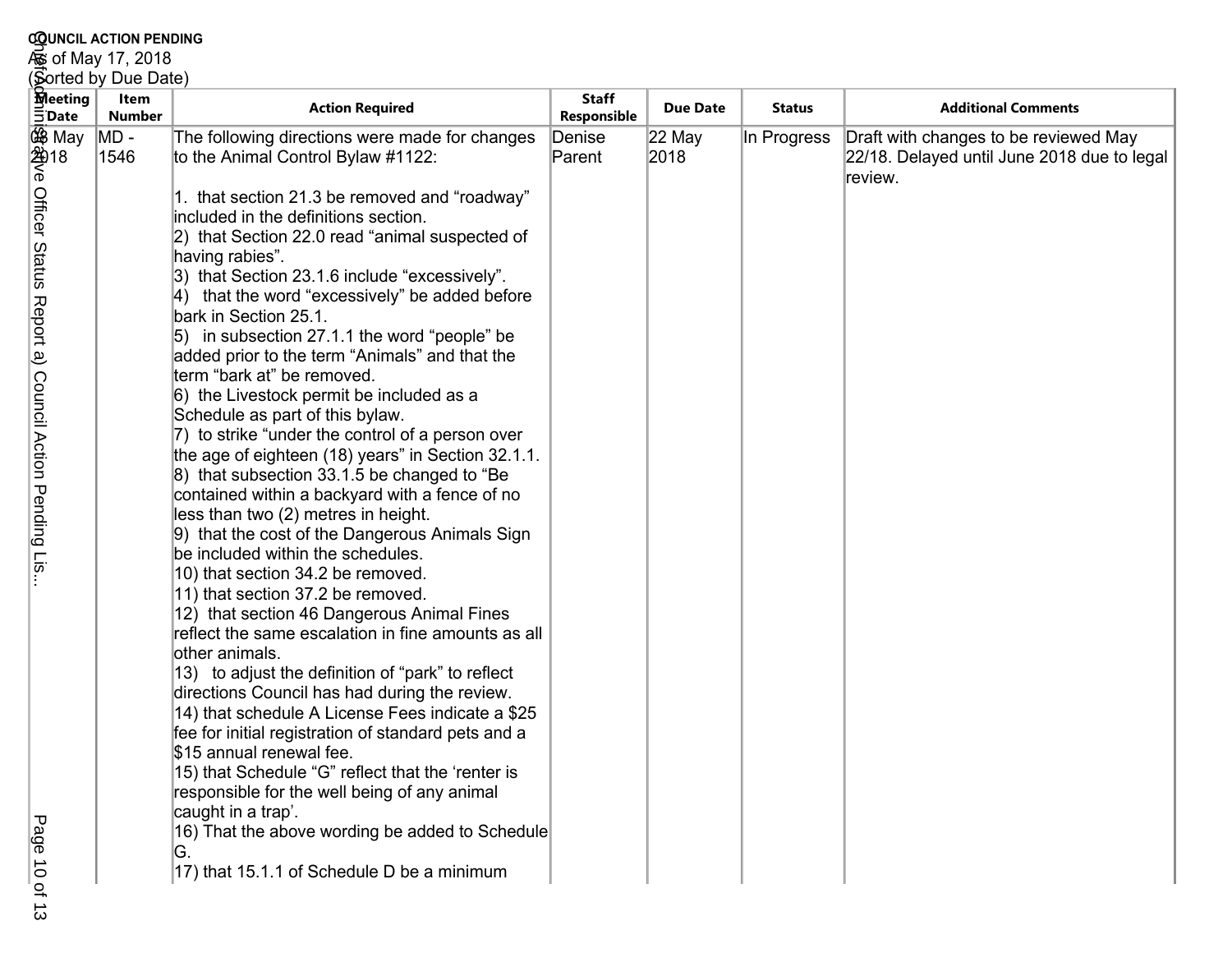| \$250. | penalty of \$100 and the Specified penalty be<br>18) to adjust penalties to \$100 and \$250 for<br>Section 17.1, 17.1.1, 17.1.2, 17.1.3.<br>19) to adjust penalties in Section 19.1 to \$100<br>and \$250.<br>20) that the Draft Animal Control Bylaw #1122 be<br>brought back to the Standing Committee meeting<br>of May 22, 2018. |
|--------|--------------------------------------------------------------------------------------------------------------------------------------------------------------------------------------------------------------------------------------------------------------------------------------------------------------------------------------|
|--------|--------------------------------------------------------------------------------------------------------------------------------------------------------------------------------------------------------------------------------------------------------------------------------------------------------------------------------------|

page 5 of 7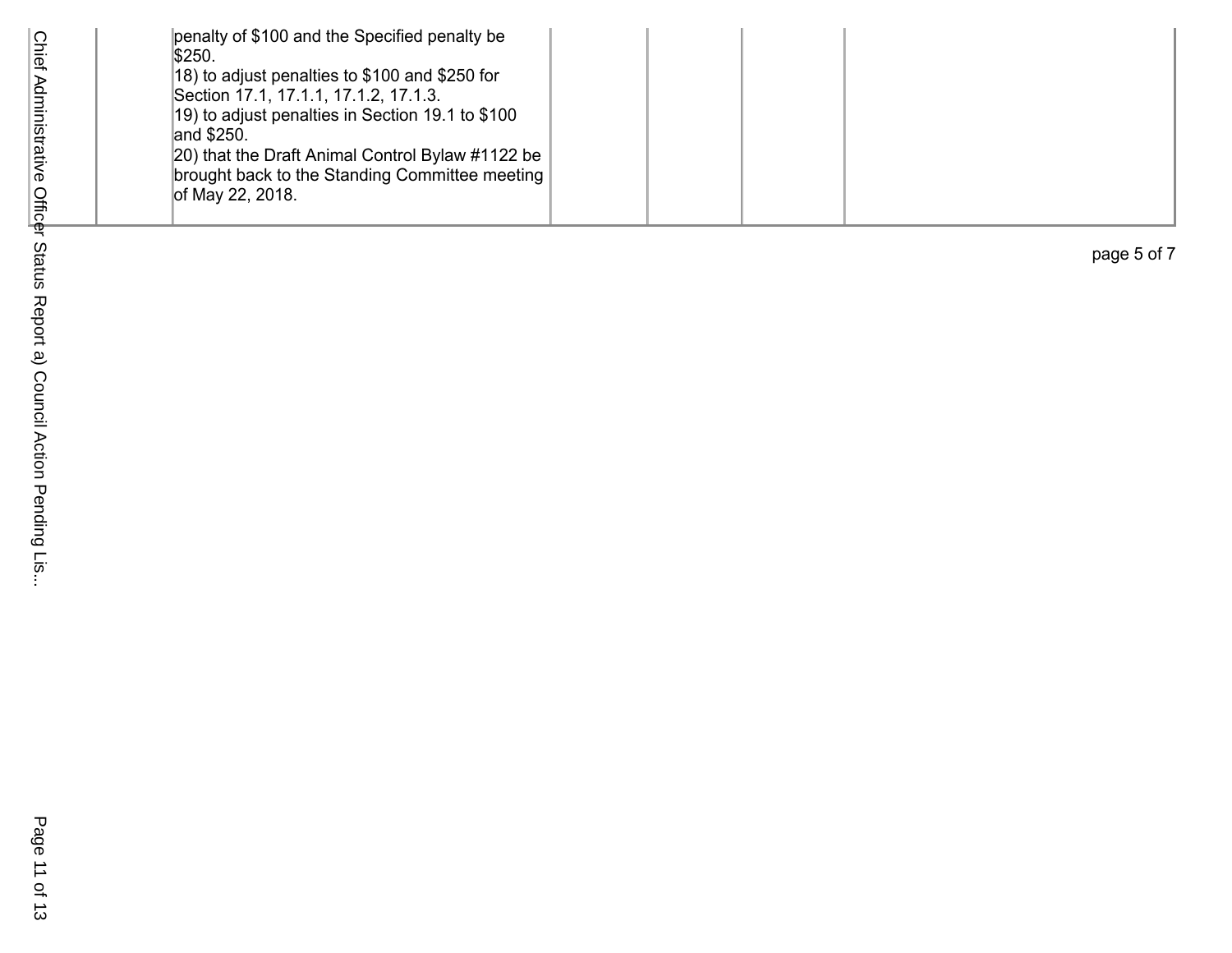## **c<u>o</u>unci∟ acтion PEnbing**<br>கூ of May 17, 2018<br>(Sorted by Due Date)

|                                                                                                   | <b>COUNCIL ACTION PENDING</b>  |                                                                                                                                                                                                                                                                                                                                                                                                                                                                                                                                                                                                                                                                                                                                                                                                                                                                                                                                                                                                                                                                                                                                                                                                                                                                                                                                                                                                                                                            |                                    |                                         |               |                            |  |  |  |
|---------------------------------------------------------------------------------------------------|--------------------------------|------------------------------------------------------------------------------------------------------------------------------------------------------------------------------------------------------------------------------------------------------------------------------------------------------------------------------------------------------------------------------------------------------------------------------------------------------------------------------------------------------------------------------------------------------------------------------------------------------------------------------------------------------------------------------------------------------------------------------------------------------------------------------------------------------------------------------------------------------------------------------------------------------------------------------------------------------------------------------------------------------------------------------------------------------------------------------------------------------------------------------------------------------------------------------------------------------------------------------------------------------------------------------------------------------------------------------------------------------------------------------------------------------------------------------------------------------------|------------------------------------|-----------------------------------------|---------------|----------------------------|--|--|--|
|                                                                                                   | ∕ఉంf May 17, 2018              |                                                                                                                                                                                                                                                                                                                                                                                                                                                                                                                                                                                                                                                                                                                                                                                                                                                                                                                                                                                                                                                                                                                                                                                                                                                                                                                                                                                                                                                            |                                    |                                         |               |                            |  |  |  |
|                                                                                                   | Sorted by Due Date)            |                                                                                                                                                                                                                                                                                                                                                                                                                                                                                                                                                                                                                                                                                                                                                                                                                                                                                                                                                                                                                                                                                                                                                                                                                                                                                                                                                                                                                                                            |                                    |                                         |               |                            |  |  |  |
| <b>M</b> eeting<br>$\bar{5}$ Date                                                                 | <b>Item</b><br><b>Number</b>   | <b>Action Required</b>                                                                                                                                                                                                                                                                                                                                                                                                                                                                                                                                                                                                                                                                                                                                                                                                                                                                                                                                                                                                                                                                                                                                                                                                                                                                                                                                                                                                                                     | <b>Staff</b><br>Responsible        | <b>Due Date</b>                         | <b>Status</b> | <b>Additional Comments</b> |  |  |  |
| 鸱 May<br>24)18<br>ଚ<br>ਊ<br>® May<br>™<br>2018<br>}<br>tatus Report a) Council Action Pending Lis | $MD -$<br>1551<br>MD -<br>1556 | Develop a terms of refernce for a CSP Update<br>Task Force to be presented at the 2018<br>Organizational meeting with potential<br>implementation in 2019.<br>That Council direct Administration to:<br>1. Enter into a Letter of Intent with Happy Creek<br>Estates Ltd. for the purpose of constructing<br>Building D with a minimum 9 units (must include<br>3 barrier free units) with a construction budget of<br>\$940,000.<br>2. Authorize Administration to proceed with a<br>maximum budget not to exceed \$25,000 from<br>Housing Reserves to support costs associated to<br>any initial project costs or legal fees associated to<br>meet a project scope acceptable to the Province.<br>3. Enter into negotiations to amend the existing<br>terms and conditions of New Master Agreement<br>dated August 24, 2009 between the Town and<br>Happy Creek Estates Ltd. to include Building D<br>for approval by Council at a future date.<br>4. Explore opportunities to address the future of<br>Happy Creek Estates at the expiration of the<br>Agreement with Happy Creek and Evergreens<br>and present a Happy Creek Estates Strategy to<br>Council at a future date.<br>5. That the Request for Decision titled, "Hinton<br>Housing Update - Happy Creek Estates" and<br>attachments, remain private pursuant to Sections<br>16, 21, 23, 24 and 25 of the Freedom of<br>Information and Protection of Privacy Act, RSA<br>2000, Chapter F-25. | Denise<br>Parent<br>Wendy<br>Jones | $27$ Jul 2018 Pending<br>30 Jun<br>2018 | Pending       |                            |  |  |  |
|                                                                                                   |                                |                                                                                                                                                                                                                                                                                                                                                                                                                                                                                                                                                                                                                                                                                                                                                                                                                                                                                                                                                                                                                                                                                                                                                                                                                                                                                                                                                                                                                                                            |                                    |                                         |               |                            |  |  |  |